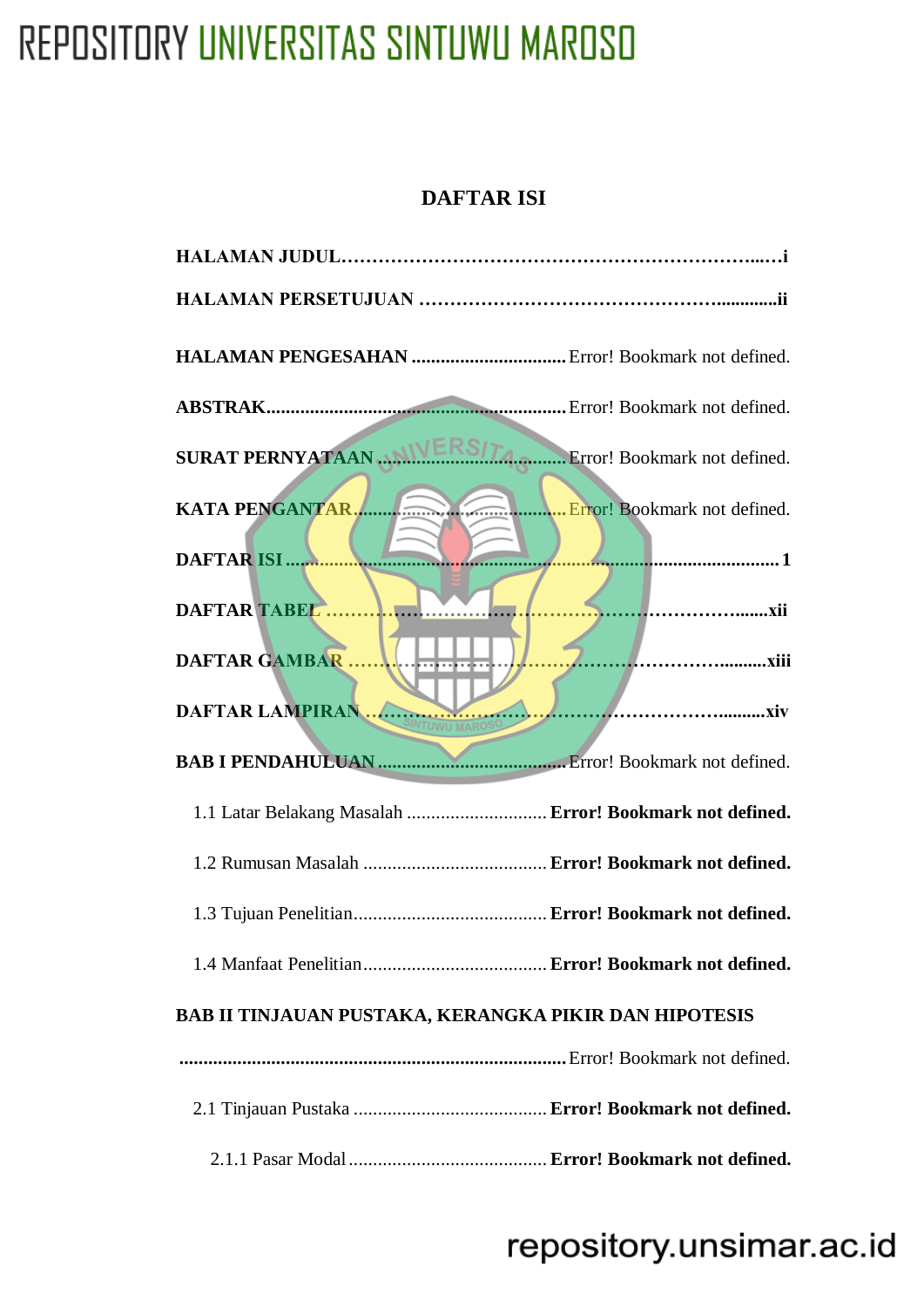| 2.1.2 Jenis - Jenis Pasar Modal  Error! Bookmark not defined.      |                                     |
|--------------------------------------------------------------------|-------------------------------------|
|                                                                    |                                     |
| 2.1.3.1 Pengertian Saham  Error! Bookmark not defined.             |                                     |
| 2.1.3.2 Jenis - Jenis Saham  Error! Bookmark not defined.          |                                     |
| 2.1.3.3 Harga Saham  Error! Bookmark not defined.                  |                                     |
| 2.1.3.4 Faktor yang Mempengaruhi Harga Saham  Error! Bookmark not  |                                     |
| defined.                                                           |                                     |
| 2.1.4 Analisis Laporan Keuangan                                    | <b>Error! Bookmark not defined.</b> |
|                                                                    |                                     |
| 2.1.6 Return On Asset (ROA)                                        | Error! Bookmark not defined.        |
|                                                                    | Error! Bookmark not defined.        |
|                                                                    |                                     |
|                                                                    |                                     |
|                                                                    |                                     |
| <b>BAB III METODOLOGI PENELITIAN </b> Error! Bookmark not defined. |                                     |
| 3.1 Tempat dan Waktu Penelitian  Error! Bookmark not defined.      |                                     |
| 3.1.1 Tempat Penelitian  Error! Bookmark not defined.              |                                     |
|                                                                    |                                     |
|                                                                    |                                     |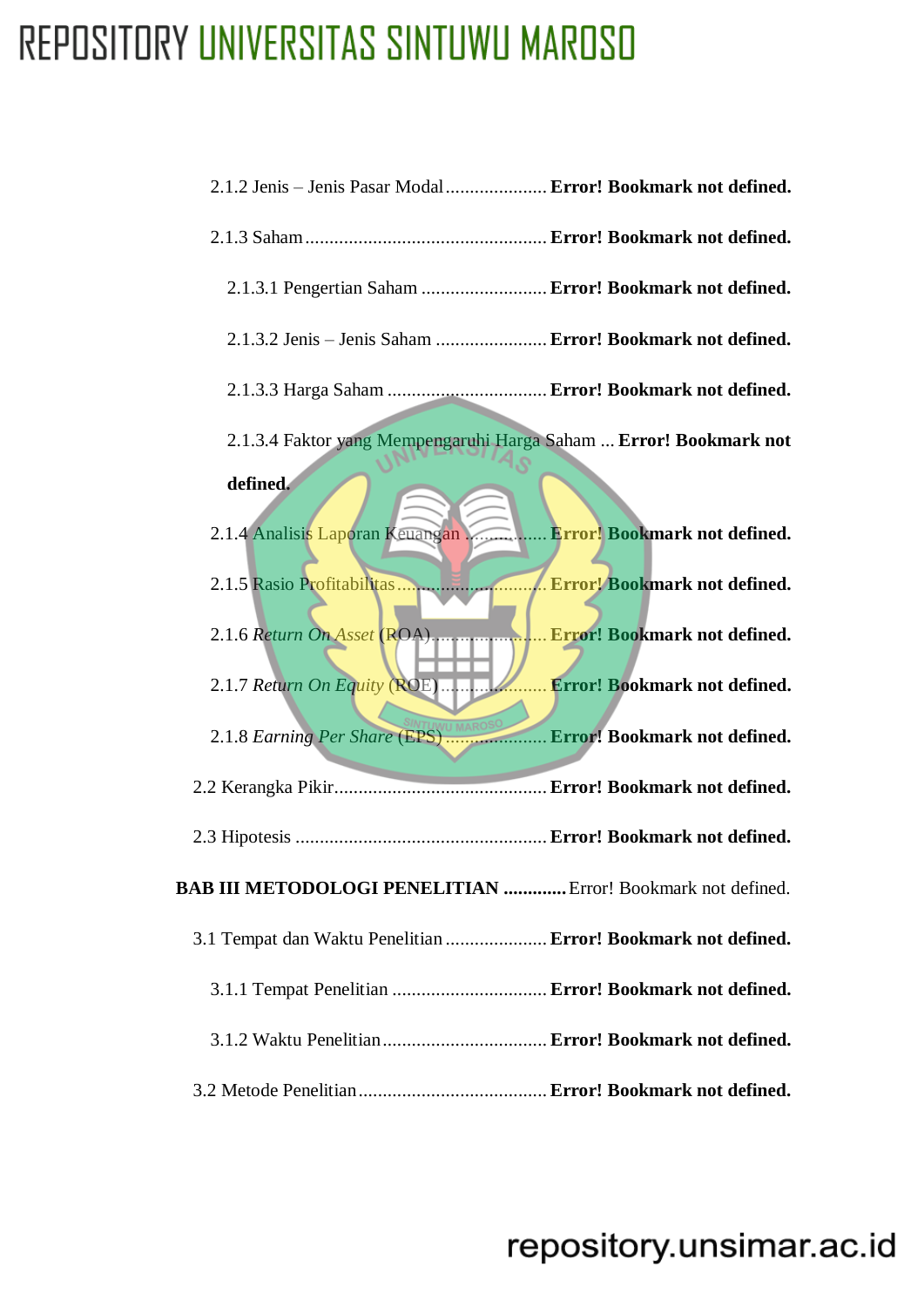| 3.3 Jenis, Sumber dan Teknik Pengumpulan DataError! Bookmark                    | not |
|---------------------------------------------------------------------------------|-----|
| defined.                                                                        |     |
| 3.3.1 Jenis dan Sumber Data  Error! Bookmark not defined.                       |     |
| 3.3.2 Teknik Pengumpulan Data  Error! Bookmark not defined.                     |     |
| 3.4 Populasi dan Sampel Error! Bookmark not defined.                            |     |
| Error! Bookmark not defined.<br>3.4.1 Populasi                                  |     |
| 3.4.2 Sampel<br><b>Error! Bookmark not defined.</b>                             |     |
| Error! Bookmark not defined.<br>3.5 Teknik Analisis Data                        |     |
| 3.5.1 Pemilihan Model Estimasi Regresi Data Panel  Error! Bookmark not          |     |
| defined.<br>3.5.2 Uji Asumsi Klasik<br>Error! Bookmark not defined.             |     |
| 3.5.3 Uji Regresi Data Panel UWU MAROSO Error! Bookmark not defined.            |     |
|                                                                                 |     |
| 3.5.5 Uji Koefisien Determinasi (R <sup>2</sup> )  Error! Bookmark not defined. |     |
|                                                                                 |     |
| <b>BAB IV HASIL PENELITIAN DAN PEMBAHASAN</b> Error! Bookmark not               |     |
| defined.                                                                        |     |
|                                                                                 |     |
| 4.1.1 Gambaran Objek Penelitian Error! Bookmark not defined.                    |     |

4.1.2 Hasil Uji Asumsi Klasik....................... **Error! Bookmark not defined.**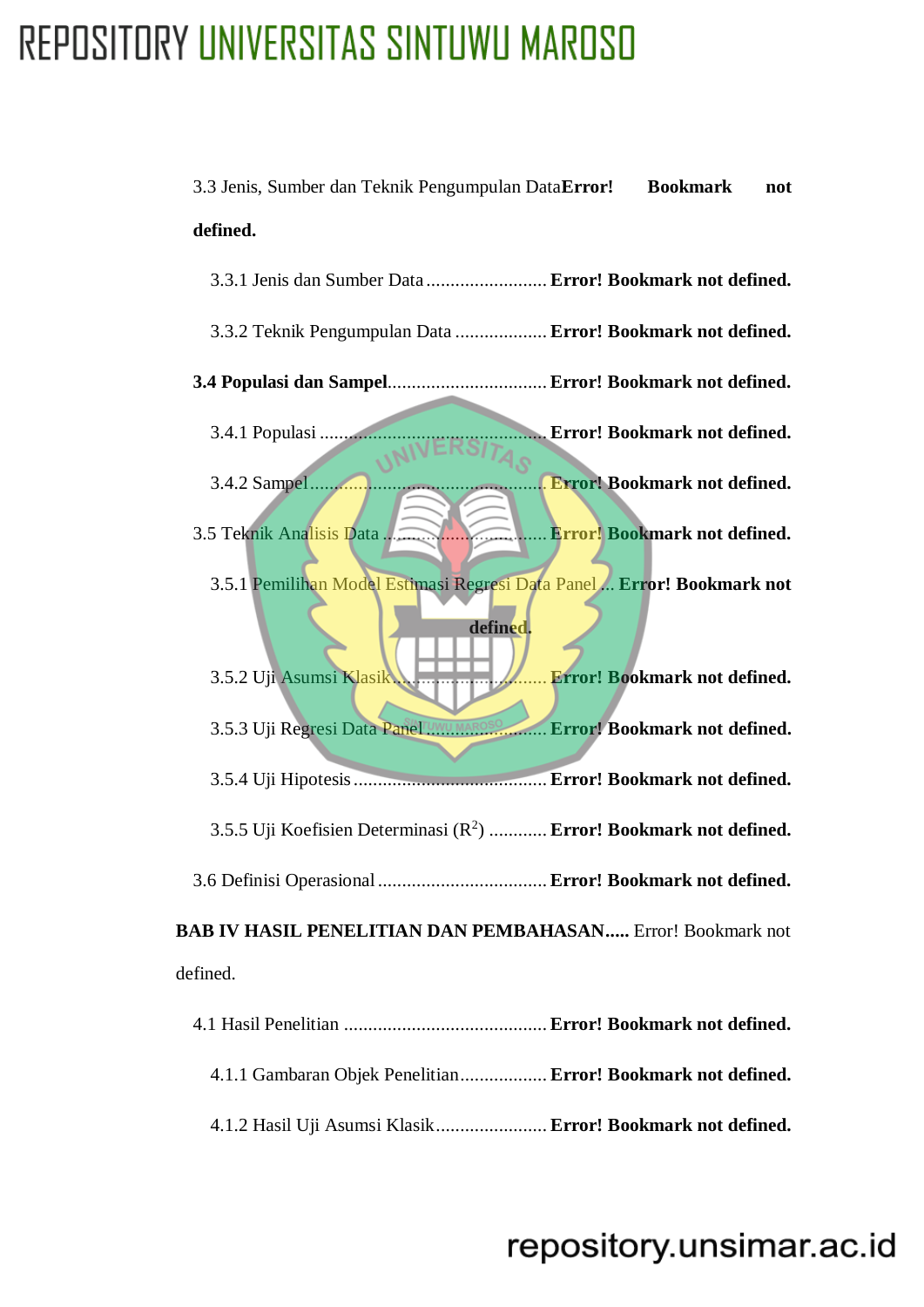<span id="page-3-0"></span>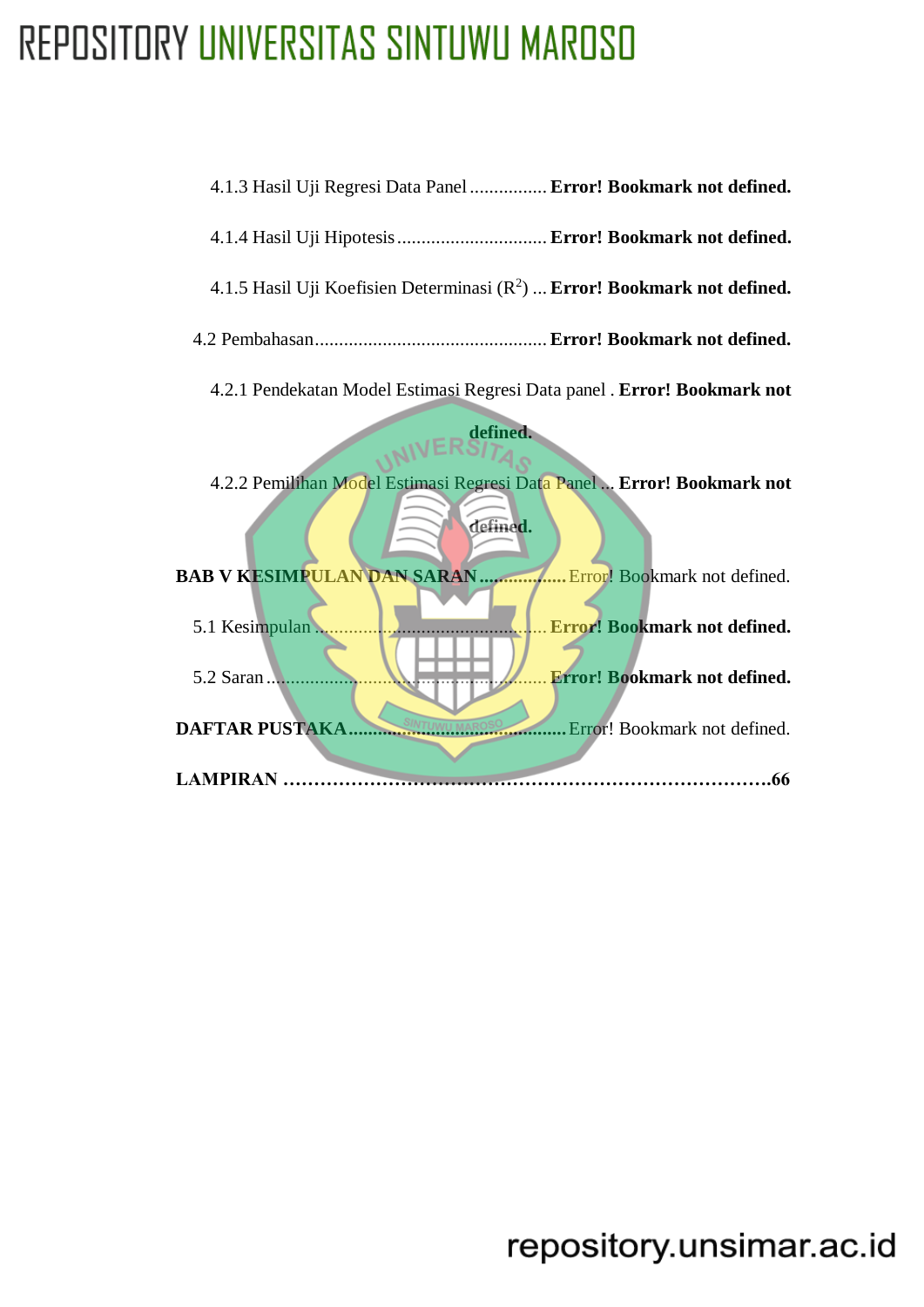| DAFTAR TABEL<br>. 27<br>Tabel 3.1 Sampel. |
|-------------------------------------------|
| Tabel 4.1 Hasil Uji Multikolinearitas     |
|                                           |
|                                           |
|                                           |
|                                           |
|                                           |
|                                           |
|                                           |
|                                           |